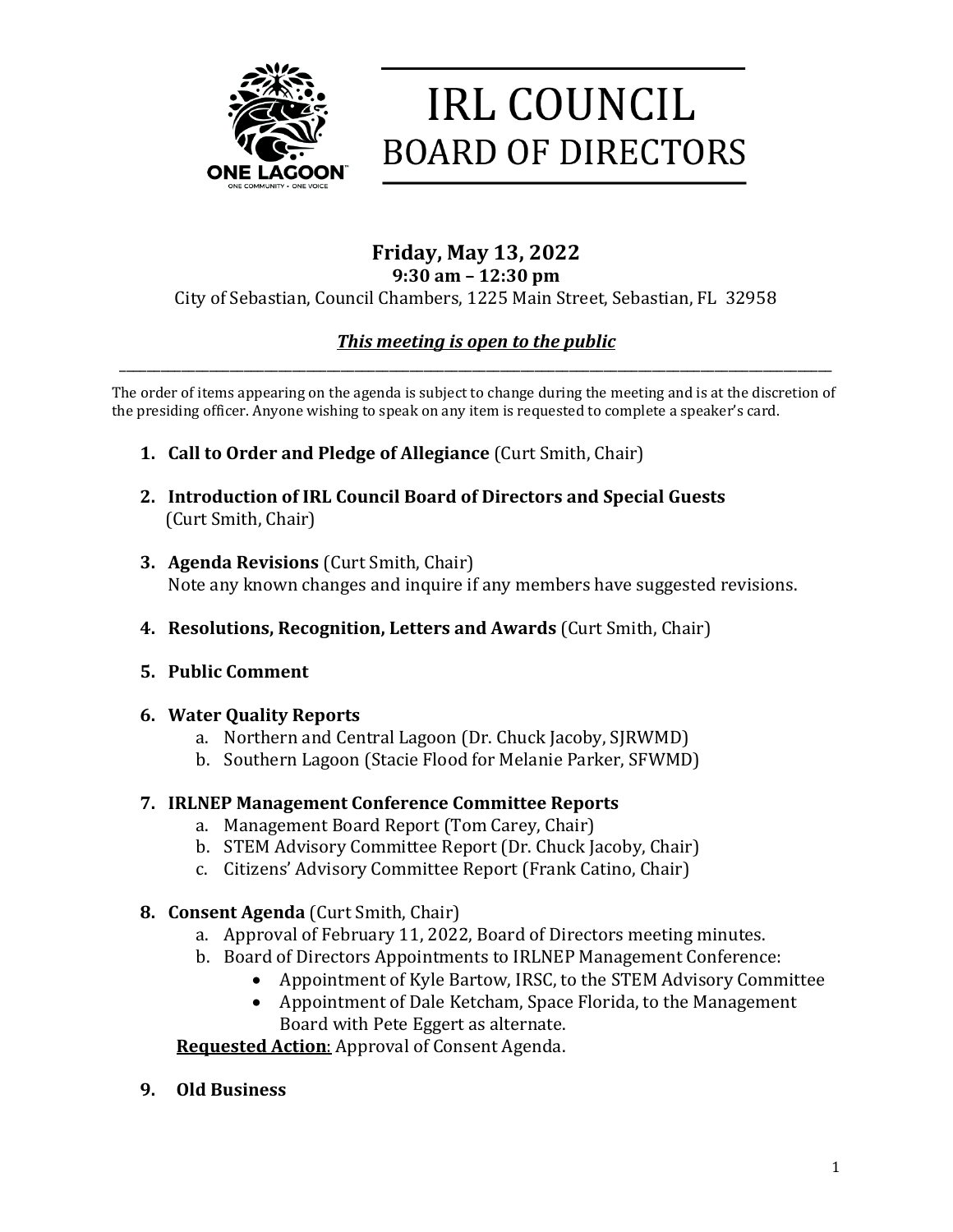None

#### **10. New Business**

a. EPA 5-Year Program Evaluation (Duane De Freese) Duane De Freese to introduce EPA Program Evaluation (PE) Team for presentation of preliminary findings from PE Report and field visits followed by IRL Council Q&A.

**Requested Action:** Motion to accept the preliminary findings of the USEPA PE Team. Instruct staff to address any remaining issues with EPA and share the final EPA letter with the Board and Management Conference at the August meetings.

- b. 2021 Independent Audit Report and Findings Introduction by Daniel Kolodny, presentation by Yvonne Clayborne, Carr, Riggs & Ingram CPAs and Advisors. **Requested Action:** Motion to accept the audit report.
- c. FY 2022 Small Grants (Kathy Hill) **Requested Actions**: Motion to accept IRLNEP Management Conference recommendations, approve the final ranked list of proposals, and fund the top proposals contingent and consistent with available funds and budgetary authority. Authorize staff to negotiate and enter into contract agreements with those applicants.
- d. Bipartisan Congressional Infrastructure Investment and Jobs Law ("BIL") (Duane De Freese)

Executive Director to present a strategy to integrate new BIL funding and allocations into the IRL Council 5-year budget with specific recommendations for Board actions.

- i. FY 2022 BIL Funding (Duane De Freese) **Requested Action:** Review and adopt staff recommendations for FY 2022 BIL funding allocations. Authorize staff to develop and submit FY 2022 EPA BIL Workplan, revise FY 2022 budget as necessary, and revise IRLNEP FY 2022 business plan accordingly.
- ii. FY 2022 2026 BIL Funding Request for Qualifications (RFQ) (Duane De Freese) Identify qualified applicants ready and willing to build institutional and infrastructure capacity for seagrass restoration. **Requested Action:** Review and adopt RFQ recommended vendor list; authorize staff to negotiate and enter into service contracts with recommended vendors.
- iii. FY 2023 2026 BIL Funding Request for Proposals (RFP) for Water Quality and Habitat Restoration Projects (Daniel Kolodny)